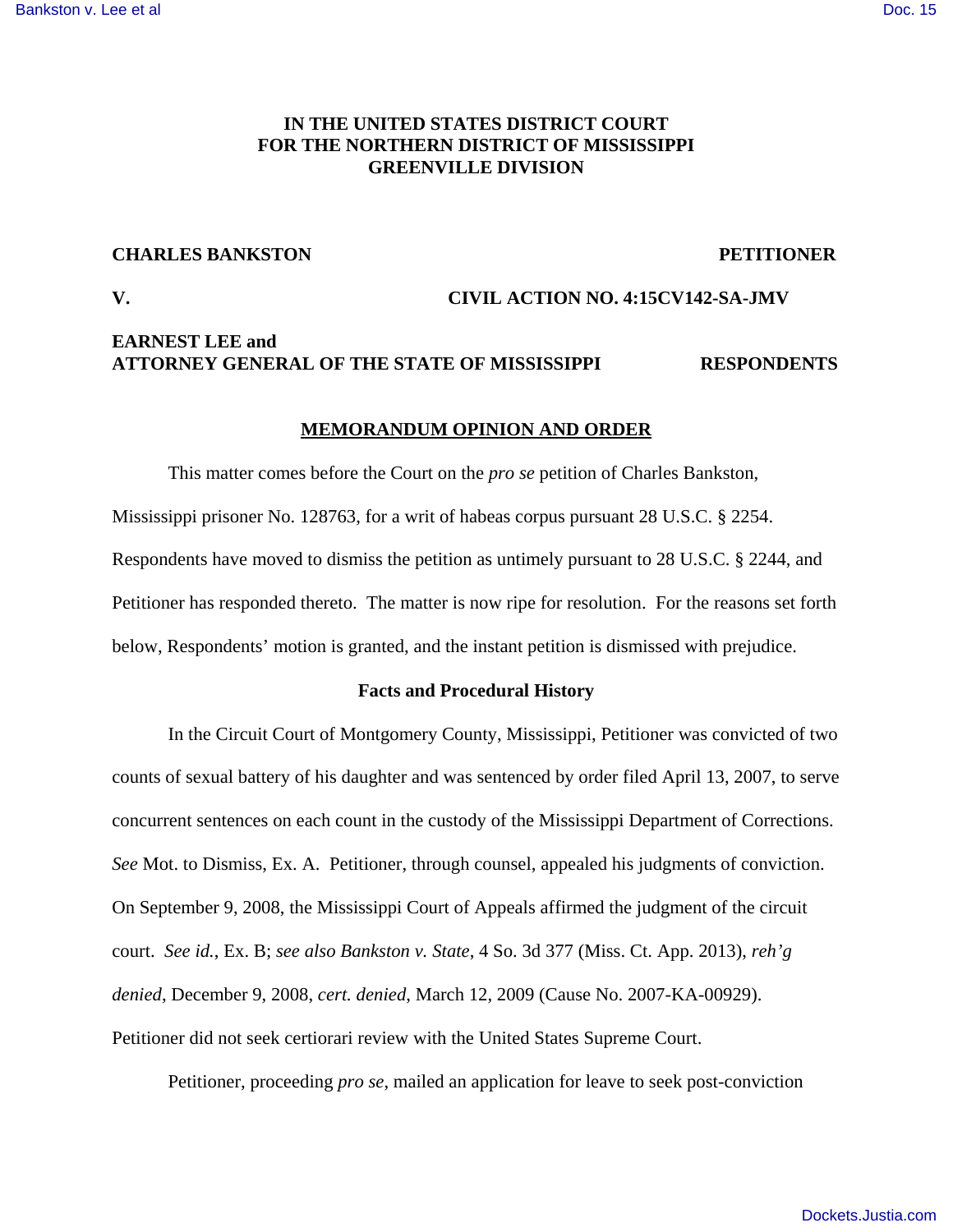relief to the Mississippi Supreme Court that was stamped "filed" in that court on July 29, 2015. Mot. to Dismiss, Ex. C. The application was denied by Order filed July 29, 2015. *Id*., Ex. D (Cause No. 2015-M-976).

Petitioner signed the instant petition for federal habeas relief on September 22, 2015, and it was stamped as "filed" in this Court on September 28, 2015. ECF No. 1. On December 3, 2015, Respondents filed a motion to dismiss the instant action, arguing that the petition is untimely. In response, Petitioner maintains that he is illiterate and was not informed of his appeal, or the rejection thereof, by his attorney. He also maintains that the documents filed *pro se* in his State-court proceedings and produced by Respondents are forgeries, and that he has never seen the documents. ECF No. 12.

## **Legal Standard**

The instant petition for writ of habeas corpus is subject to the statute of limitations of the Anti-Terrorism and Effective Death Penalty Act of 1996 ("AEDPA"). *Egerton v. Cockrell*, 334 F.3d 433, 436 (5th Cir. 2003). The issue of whether Respondents' motion should be granted turns on the statute's limitation period, which provides:

 $(d)(1)$  A 1-year period of limitation shall apply to an application for a writ of habeas corpus by a person in custody pursuant to the judgment of a State court. The limitation period shall run from the latest of –

(A) the date on which the judgment became final by the conclusion of direct review or the expiration of the time for seeking such review;

(B) the date on which the impediment to filing an application created by State action in violation of the Constitution or the laws of the United States is removed, if the applicant was prevented from filing by such State action;

(C) the date on which the constitutional right asserted was initially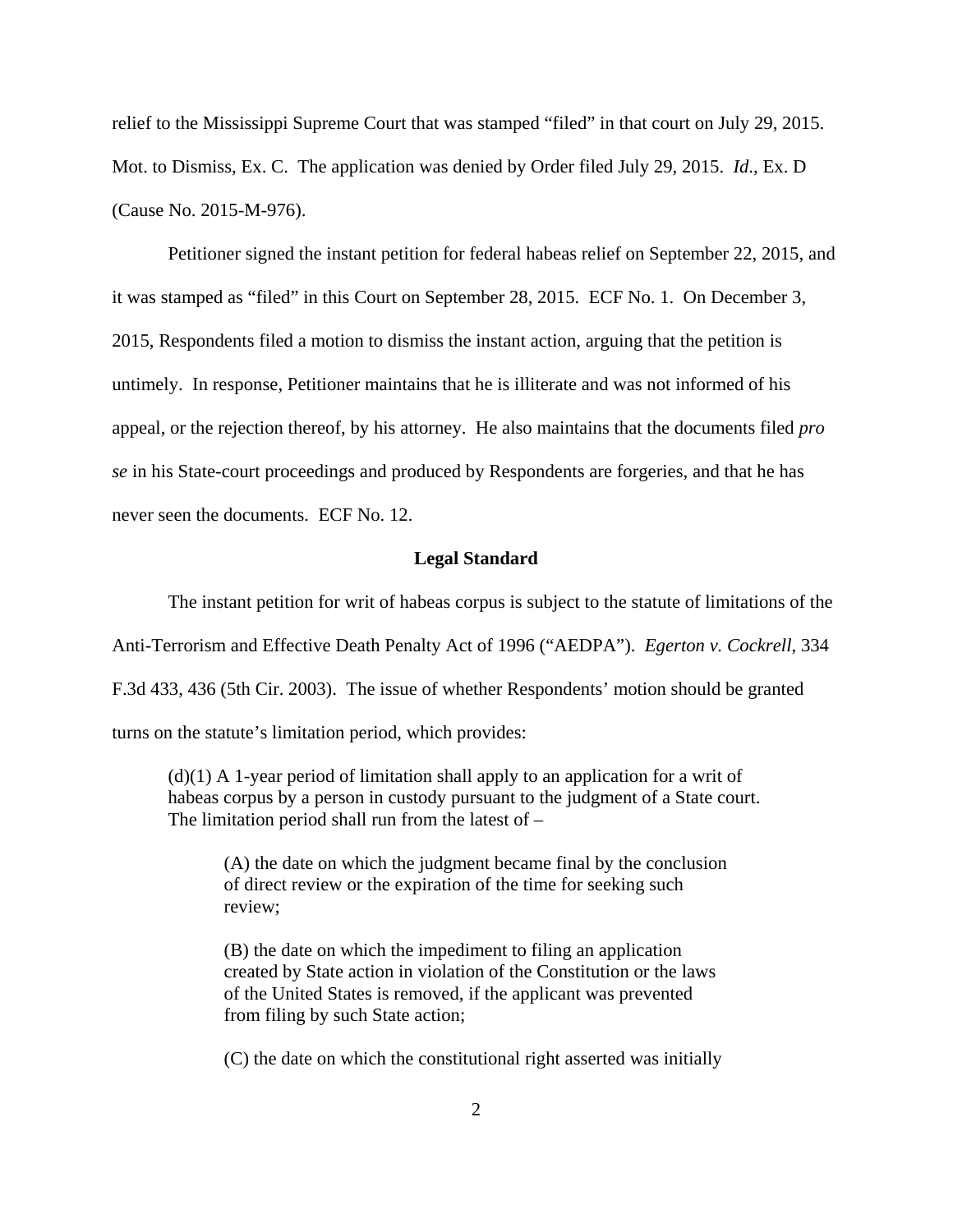recognized by the Supreme Court, if the right has been newly recognized by the Supreme Court and made retroactively applicable to cases on collateral review; or

(D) the date on which the factual predicate of the claim or claims presented could have been discovered through the exercise of due diligence.

28 U.S. C. § 2244(d)(1). The federal limitations period is tolled while a "properly filed application for State post-conviction or other collateral review" is pending. *See* 28 U.S.C. §  $2244(d)(2)$ . In "rare and exceptional circumstances," the limitations period may be equitably tolled. *Felder v. Johnson*, 204 F.3d 168, 170-71 (5th Cir. 2000) (citations omitted).

# **Discussion**

A state judgment generally becomes final on direct review "upon denial of certiorari by the Supreme Court or expiration of the period for seeking certiorari." *Ott v. Johnson*, 192 F.3d 510, 513 (5th Cir. 1999). In this case, Petitioner did not seek certiorari review with the United States Supreme Court following his direct appeal, and therefore, his judgment became "final" within the meaning of § 2244(d) on June 10, 2009, ninety days after the Mississippi Supreme Court denied certiorari review in this case.<sup>1</sup> See 28 U.S.C. § 2101(c); *Gonzalez v. Thaler*, \_\_\_\_ U.S.  $\ldots$ , 132 S. Ct. 641, 653-54 (2012) (holding that when a petitioner does not pursue direct review all the way to the Supreme Court, "the judgment becomes final at the 'expiration of the time for seeking such review'– when the time for pursuing direct review in this Court, or in state court, expires"). Therefore, Petitioner must have filed a "properly filed" application for postconviction relief on or before June 10, 2010, to toll the limitations period, or his federal habeas petition was filed too late.

Petitioner did not file for post-conviction relief in State court until 2015, approximately

<sup>&</sup>lt;sup>1</sup> The exceptions set forth in § 2244(d)(1)(B-D) are not applicable in this case.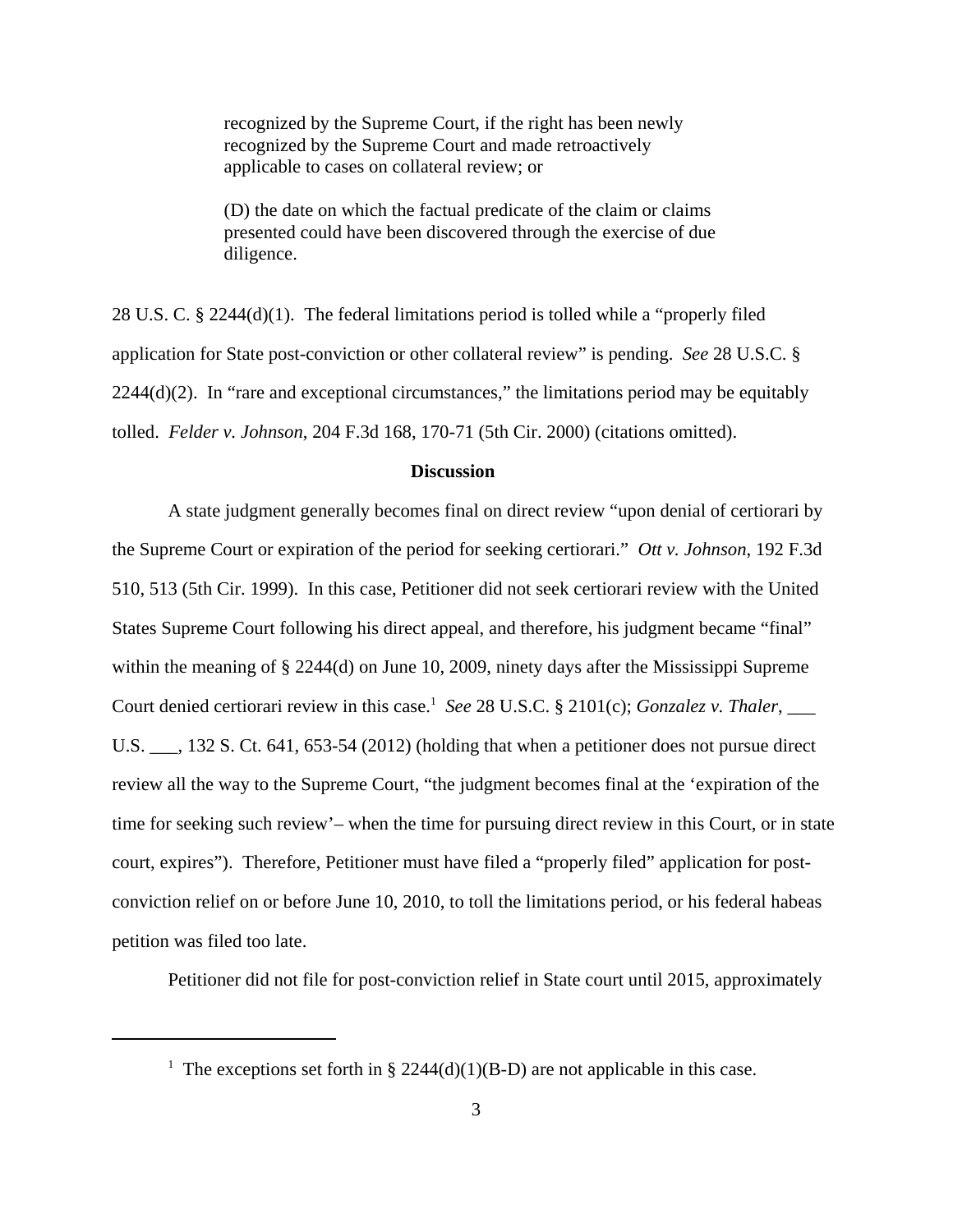five years after the federal limitations period expired. Therefore, he is not entitled to statutory tolling under 28 U.S.C. § 2244(d)(2) during the pendency of his State post-conviction proceedings.

Petitioner's federal habeas petition was "filed" sometime between the date it was signed on September 22, 2015, and when it was received in this Court on September 28, 2015. *See Coleman v. Johnson,* 184 F.3d 398, 401 (5th Cir. 1999) (holding that the "mailbox rule" deems a pro se prisoner's petition filed on the date it is delivered to prison officials for mailing). Therefore, the instant petition was filed over five years after the expiration of the federal deadline.

Accordingly, federal habeas relief is available to Petitioner only if he can demonstrate that his case involves "rare and exceptional circumstances" that would warrant an equitable tolling of the limitations period. *Felder v. Johnson*, 204 F.3d 168, 170-71 (5th Cir. 2000). The Supreme Court has held that a petitioner is entitled to equitable tolling only if he shows (1) that he has been pursuing his rights diligently, and (2) that some extraordinary circumstance stood in his way and prevented timely filing. *Holland v. Florida*, 560 U.S. 631, 649 (2010) (quotation marks and citations omitted). The Fifth Circuit has also held that equitable tolling is available "if the [petitioner was] actively misled by the defendant about the cause of action or [was] prevented in some extraordinary way from asserting his rights." *Lookingbill v. Cockrell*, 293 F.3d 256, 264 (5th Cir. 2002) (citations omitted). Petitioner maintains that he is entitled to equitable tolling because he is illiterate, and that he was "not informed by the court or his appeal attorney that he had an appeal or when his case was denied in the Mississippi appellate courts." ECF No. 1 at 13.

The Court notes that a petitioner's illiteracy does not demand a tolling of the federal limitations period. *Turner v. Johnson*, 177 F.3d 390, 392 (5th Cir. 1999) (equitable tolling is not required simply because a petitioner is unfamiliar with the law, is unrepresented, or is illiterate).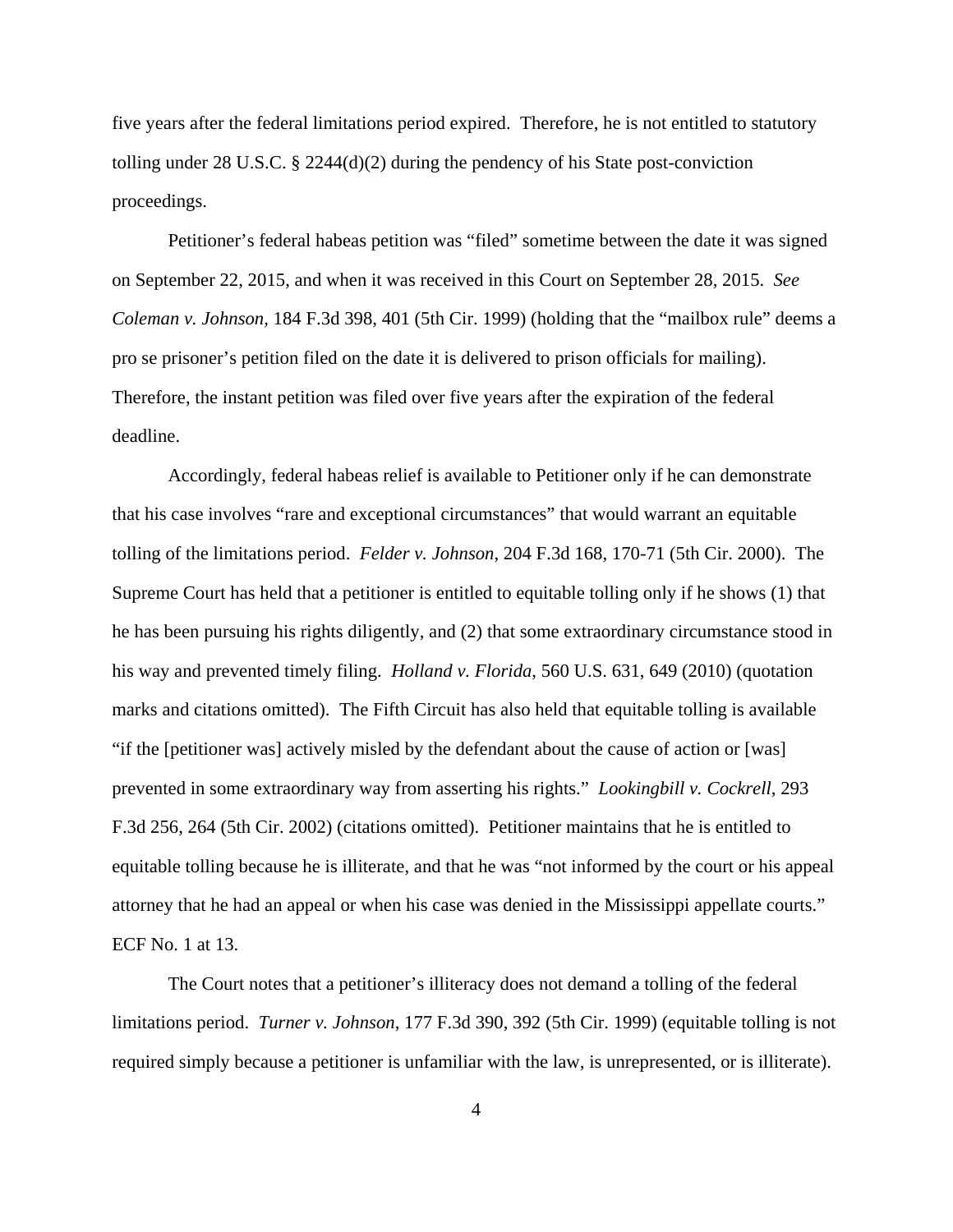The Court otherwise finds that the above-cited procedural history reflects that Petitioner, proceeding *pro se*, has been able to file in documents in both this Court and in the Mississippi Supreme Court*. See, e.g.*, Mot. to Dismiss, Exs. C and D; ECF No. 1. Therefore, Petitioner's alleged illiteracy is not grounds for equitable tolling.

Respondents otherwise claim that the State court record contains letters and pleadings that belie Petitioner's claim that he was unaware of his appeal or the court's ruling on his appeal, as he filed *pro se* motions for rehearing and a *pro se* petition for a writ of certiorari with the Mississippi Supreme Court following the rejection of his appeal. *See id.*, Ex. E. Petitioner argues that he did not file a motion for rehearing or a petition for a writ of certiorari, and that his signature on the documents is forged. See ECF No. 12.<sup>2</sup> He attaches to his response a "drill down" report showing the location of his housing at the Mississippi State Penitentiary during the period in question, arguing that this report proves he was not housed in the units stated on the face of the pleadings filed in State court. *See id.*

Petitioner offers the Court no explanation as to why someone unknown to him would file numerous pleadings in State court on Petitioner's behalf in an attempt to overturn his conviction. Additionally, the fact that some State-court documents list Petitioner's housing zone assignment incorrectly is not dispositive of the issue of whether he filed the documents or knew of their existence, as Petitioner admits that he is illiterate and relies upon "writ writers" to draft his legal pleadings and all of the documents were sent from Parchman, where Petitioner is housed. Moreover, Petitioner's Inmate Legal Assistance Program ("ILAP") records, which were produced by Respondents in reply to Petitioner's claims of forgery, demonstrate that Petitioner was in fact aware of his appeal in State court. *See* ECF No. 13, Ex. 2 and Ex. 3. Therefore, Petitioner cites no "rare and exceptional" circumstances to warrant equitable tolling.

<sup>2</sup> The Court notes that Petitioner's post-conviction pleadings were filed *pro se*, and he does not assert that they were forged.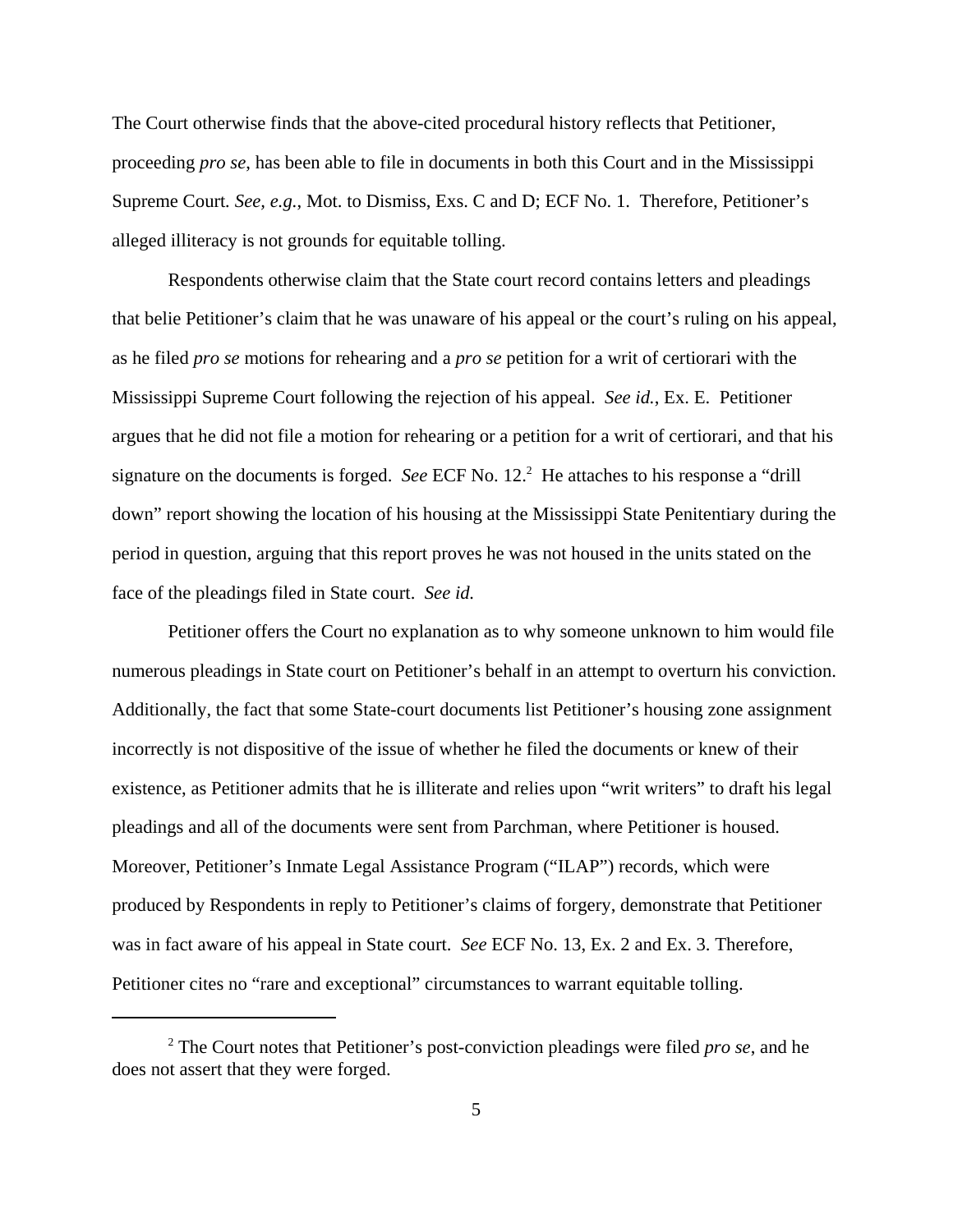Additionally, Petitioner's ILAP records indicate that Petitioner requested a post-

conviction pack in May 2013, demonstrating that Petitioner knew of the rejection of his appeal. *Id.*, Ex. 2 at 11. He did not seek post-conviction relief in the Mississippi Supreme Court until July 2015, over two years later. The Court notes that even if Petitioner had proven that "rare and exceptional" circumstances exist in this case, he must still demonstrate a diligent pursuit of his available remedies in order to avail himself of equitable tolling. *See, e.g., Melancon v. Kaylo*, 259 F.3d 401, 408 (5th Cir. 2001). A delay of two years in filing for post-conviction relief does not reflect a diligent pursuit of remedies, and therefore, Petitioner is not entitled to equitable tolling. *See id.* at 408 (finding four month delay in filing petition after state court ruling did not warrant equitable tolling).

Accordingly, Respondents' motion will be granted, and the instant petition will be dismissed as untimely.

## **Certificate of Appealability**

Petitioner must obtain a COA before appealing this Court's decision denying federal habeas relief, which he may do by making "a substantial showing of the denial of a constitutional right." *See* 28 U.S.C. § 2253(c)(1) and (2). Because the instant petition is rejected on procedural grounds, Petitioner must demonstrate "that jurists of reason would find it debatable whether the petition states a valid claim of the denial of a constitutional right and that jurists of reason would find it debatable whether the district court was correct in its procedural ruling" in order to obtain a COA. *Slack v. McDaniel*, 529 U.S. 473, 484 (2000). Applying this standard, the Court concludes that a COA should be denied in this case.

## **Conclusion**

For the reasons set forth herein, the Court **GRANTS** Respondents' "Motion to Dismiss Pursuant to § 2244(d)" [8] and **DISMISSES** with prejudice the petition filed in this cause. A